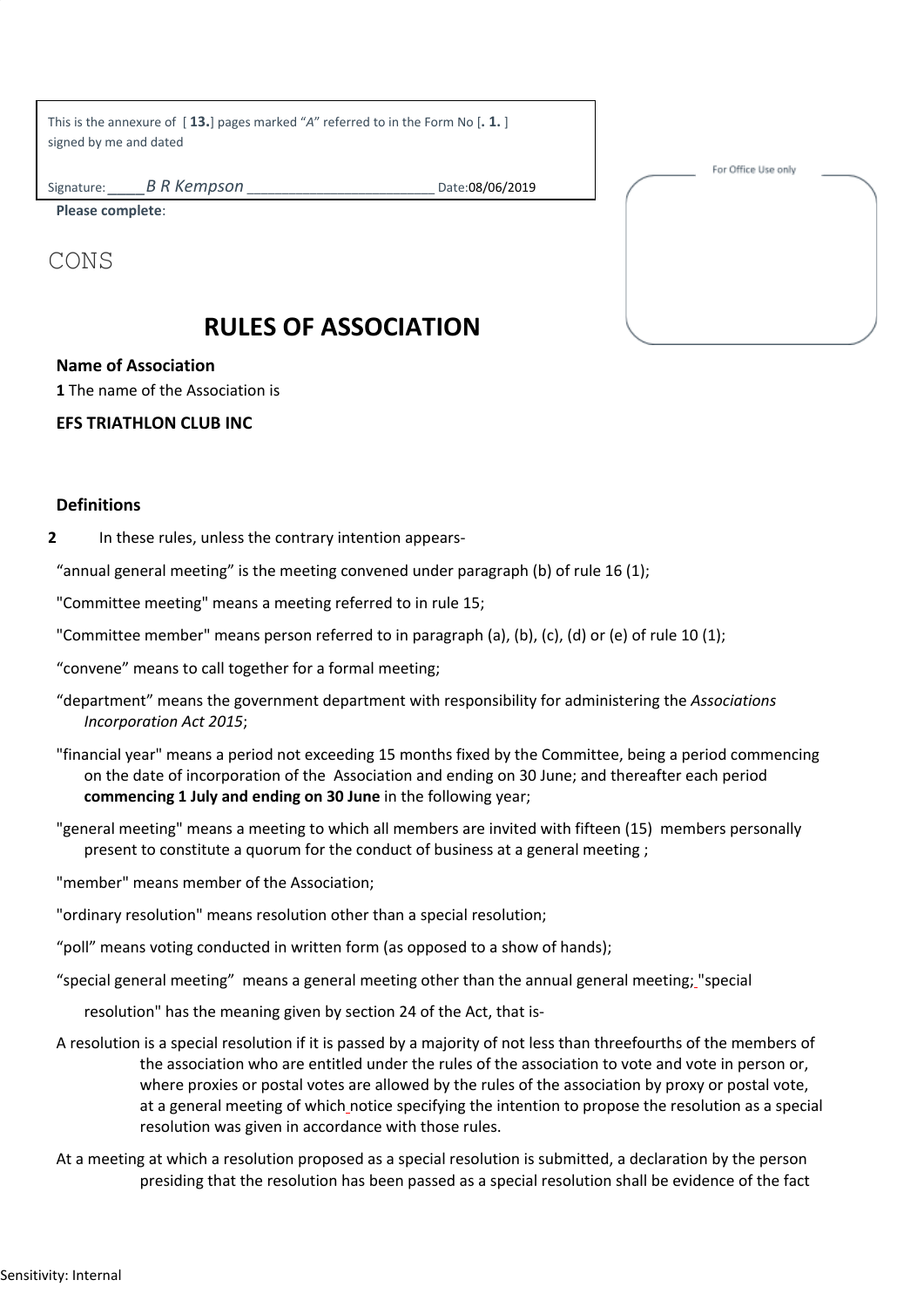unless, during the meeting at which the resolution is submitted, a poll is demanded in accordance with the rules of the Association or, if the rules do not make provision as to the manner in which a poll may be demanded, by at least 3 members of the association present in person or, where proxies are allowed, by proxy.

If a poll is held, a declaration by the person presiding as to the result of a poll is evidence of the matter so declared.

#### "the Act" means the *Associations Incorporation Act 2016*;

"the Association" means the Association referred to in rule 1; "the

President" means-

- (a) in relation to the proceedings at a Committee meeting or general meeting, the person presiding at the Committee meeting or general meeting in accordance with rule 11; or
- (b) otherwise than in relation to the proceedings referred to in paragraph (a), the person referred to in paragraph (a) of rule  $10 (1)$  or, if that person is unable to perform his or her functions, the Vice President;

"the Commissioner" means the Commissioner for Consumer Protection exercising powers under the Act;

"the Committee" means the Committee of Management of the Association referred to in rule 10 (1);

"the Secretary" means the Secretary referred to in paragraph (c) of rule 10 (1);

"the Treasurer" means the Treasurer referred to in paragraph (d) of rule 10 (1);

"the Vice-President " means the Vice-President referred to in paragraph (b) of rule 10 (1).

## **Objects of Association**

- **3** (1) The objects of the Association are-
	- (a) To promoting triathlon and multisport competitions
	- (b) To promote the spirit of sportsmanship, competition, and comradeship which should govern and

prevail in Triathlon and Multisports Clubs

(c) To enter into any arrangements or contracts with any Government ,Municipal, or other Statuary

Authority ,Club, Incorporated Corporation, Person or other body or entity for any of the purposes of or

to assist in achieving the objects of the club ;

- (d) To carry on any other activity which may be conveniently carried on in connection with, for the benefit
	- of, or may assist in giving effect to the purposes and objects of the club.

(2) The property and income of the Association shall be applied solely towards the promotion of the objects of the Association and no part of that property or income may be paid or otherwise distributed, directly or indirectly, to members, except in good faith in the promotion of those objects.

## **Powers of Association**

**4** The powers conferred on the Association are the same as those conferred by section 13 of the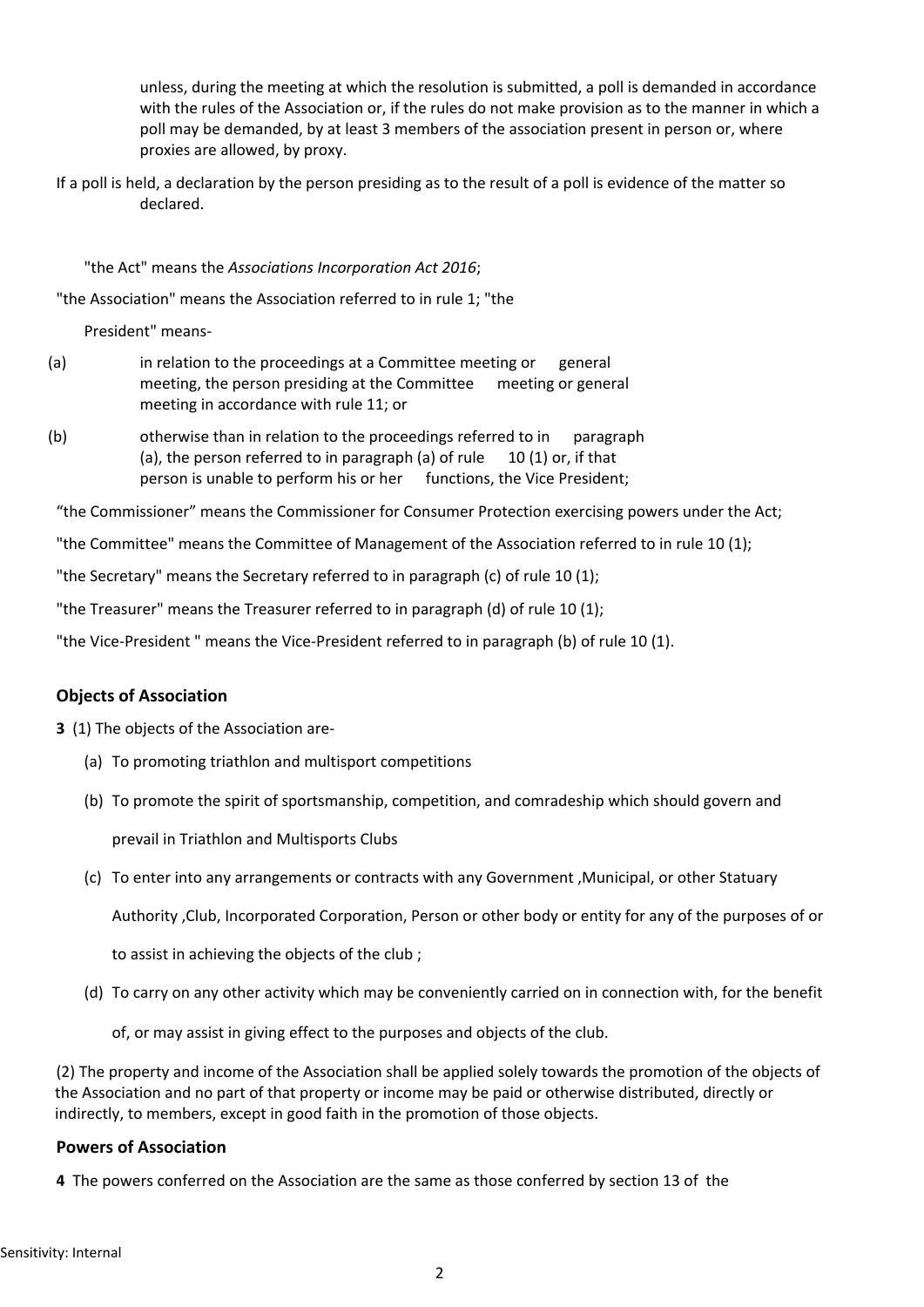Act, so that subject to the Act and any additions, exclusions or modifications inserted below, the Association-

may do all things necessary or convenient for carrying out its objects and purposes, and in particular, may -

- (a) Acquire, hold, deal with, and dispose of any real or personal property;
- (b) Open and operate bank accounts; (c) Invest its money
	- (i) in any security in which trust monies may lawfully be invested; or
	- (ii) in any other manner authorised by the rules of the Association;
- (d) Borrow money upon such terms and conditions as the Association thinks fit;
- (e) give such security for the discharge of liabilities incurred by the Association as the Association thinks fit;
- (f) Appoint agents to transact any business of the Association on its behalf;
- (g) Enter into any other contract it considers necessary or desirable; and
- (h) May act as trustee and accept and hold real and personal property upon trust, but does not have power to do any act or thing as a trustee that, if done otherwise than as a trustee, would contravene this Act or the rules of the Association.

#### **Qualifications for membership of Association**

**5** (1) Membership of the Association is open to –

Any person who supports the objects or purposes of the Association is eligible to apply to become a member

People being genuinely interested in the sport of triathlon via training & competing

Who are seeking to improve their own skills and assist in developing other club members on an ongoing basis

Triathlon Coaches who have met the current requirements of a State Association or National

Association

Juniors above the age of 9 years, but will not be eligible to full voting rights until reaching the age of 15 years.

- (2) A person who wishes to become a member must-
- (a) apply for membership to the Committee in writing-
	- (i) signed by that person and by both of the members referred to in paragraph (b); and
	- (ii) in such form as the Committee from time to time directs; and(b) be proposed by

one member and seconded by another member.

- (3) The Committee members must consider each application made under sub-rule (2) at a Committee meeting and must at the Committee meeting or the next Committee meeting accept or reject that application unless deemed more time is needed to access such application.
- 1. All such applications will be considered in the order they are received,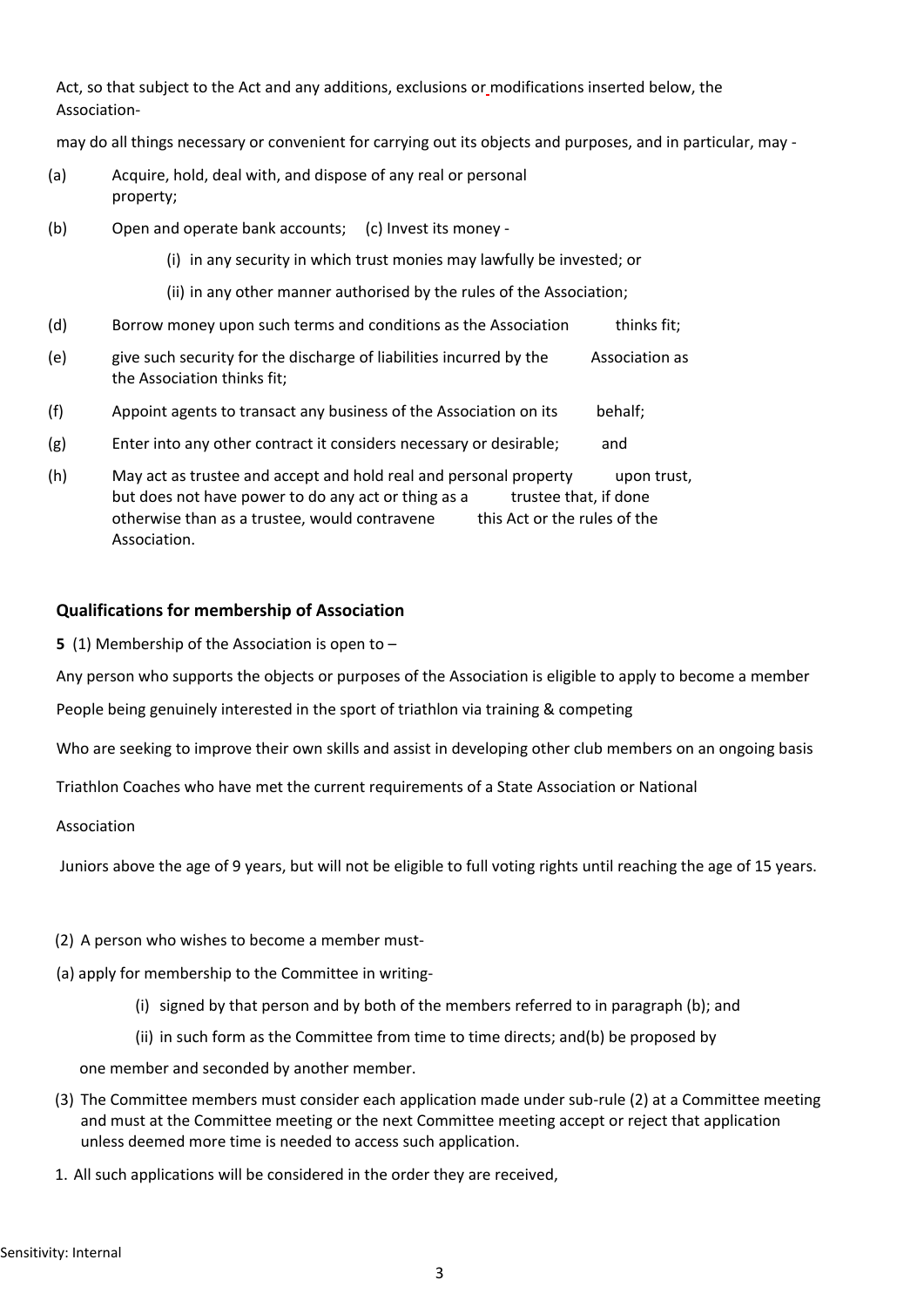- 2. An applicant immediately becomes a member when rule 5 has been accepted and conditions fulfilled and is entitled to exercise the rights and privileges of membership
- 3. All new members must be provided with a copy of the rules in force at the time of their membership commencement, by either paper or electronic transmission or available on the website downloads

(4) An applicant whose application for membership of the Association is rejected under sub-rule (3) must, if he or she wishes to appeal against that decision, give notice to the Secretary of his or her intention to do so within a period of 14 days from the date he or she is advised of the rejection.

(5) When notice is given under sub-rule (4), the Association in a general meeting no later than the next annual general meeting, must either confirm or set aside the decision of the Committee to reject the application, after having afforded the applicant who gave that notice a reasonable opportunity to be heard by, or to make representations in writing to, the Association in the general meeting.

## **Register of members of Association**

**6** (1) The Secretary, on behalf of the Association, must comply with section 53 of the Act by keeping and maintaining-

in an up to date condition a register of the members of the Association and their postal or residential addresses and, upon the request of a member of the Association, shall make the register available for the inspection of the member and the member may make a copy of or take an extract from the register but shall have no right to remove the register for that purpose.

Any change to the register must be recorded within 28 days after change occurs

- This record under section 53(2) of the Act must include each members name, residential address, email address and mobile number
- Under section 54 of the Act ,a member is entitled to inspect the register free of charge .The member may take a copy, or extract of, but has no right to remove the register for that purpose.

Any such request for inspecting the register must apply to the secretary to make such arrangement.

- (2) The register must be so kept and maintained at the Secretary's place of residence, or at such other place as the members at a general meeting decide.
- (3) The Secretary must cause the name of a person who dies or who ceases to be a member under rule 8 to be deleted from the register of members referred to in sub-rule (1).
- (4) Each ordinary member of the Association has one vote at a general meeting.

## **Subscriptions of members of Association**

**7** (1) The members may from time to time at a general meeting determine the amount of the subscription to be paid by each member.

- (2) Each member must pay to the Treasurer, annually on or before 1 July or such other date as the Committee from time to time determines, the amount of the subscription determined under sub-rule (1).
- (3) Subject to sub-rule (4), a member whose subscription is not paid within 3 months after the relevant date fixed by or under sub-rule (2) ceases on the expiry of that period to be a member, unless the Committee decides otherwise.
- (4) A person exercises all the rights and obligations of a member for the purposes of these rules if his or her subscription is paid on or before the relevant date fixed by or under sub-rule (2) or within 3 months thereafter, or such other time as the Committee allows.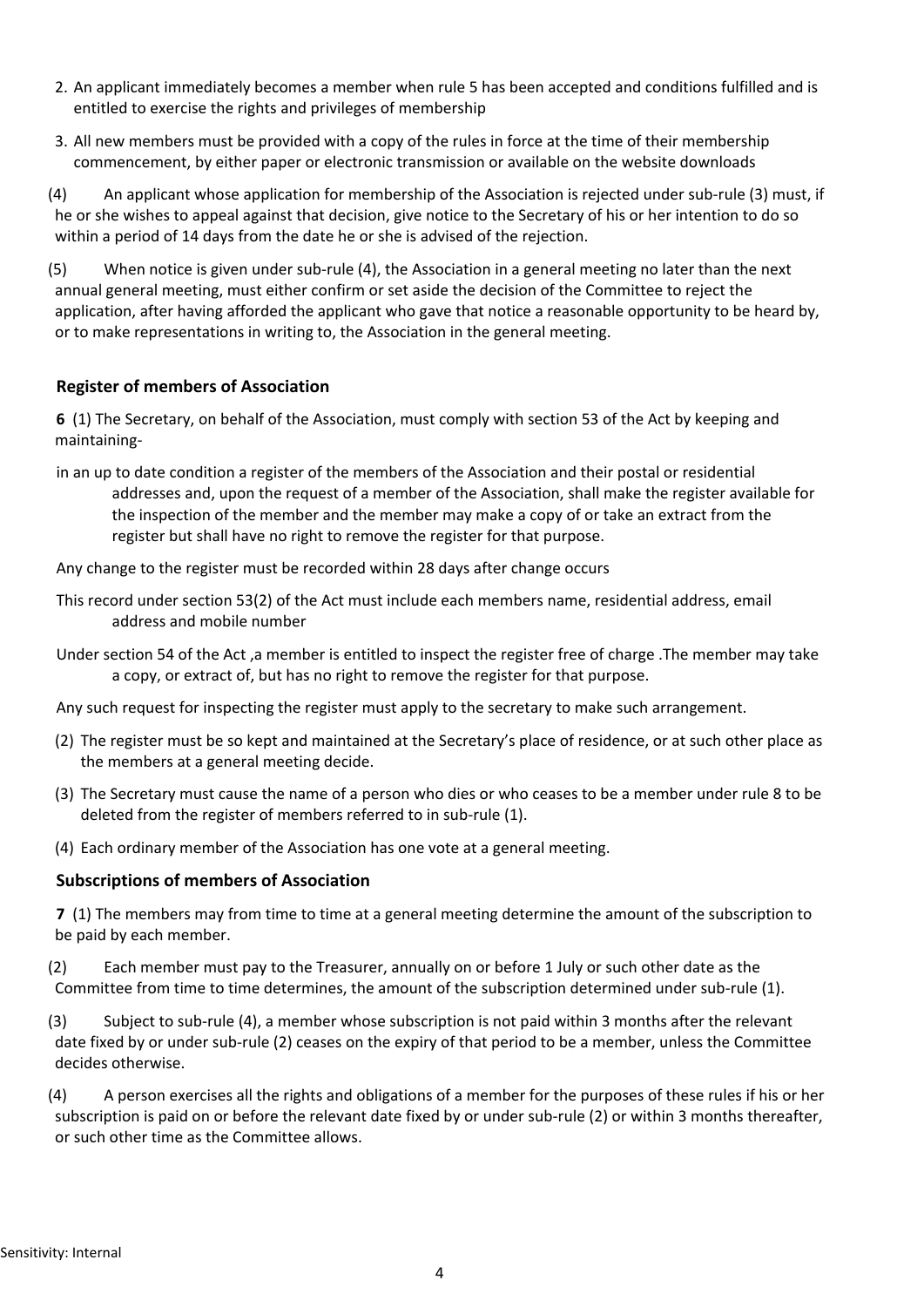## **Termination of membership of the Association**

**8** Membership of the Association may be terminated upon-

- (a) receipt by the Secretary or another Committee member of a notice in writing from a member of his or her resignation from the Association. Such person remains liable to pay to the Association the amount of any subscription due and payable by that person to the Association but unpaid at the date of termination; or
- (b) non-payment by a member of his or her subscription within three months of the date fixed by the Committee for subscriptions to be paid, unless the Committee decides otherwise in accordance with rule 7 (3); or
- (c) expulsion of a member in accordance with rule 9.

## **Suspension or expulsion of members of Association**

**9** (1) If the Committee considers that a member should be suspended or expelled from membership of the Association because his or her conduct is detrimental to the interests of the Association, the Committee must communicate, either orally or in writing, to the member-

- (a) notice of the proposed suspension or expulsion and of the time, date and place of the Committee meeting at which the question of that suspension or expulsion will be decided; and
- (b) particulars of that conduct, not less than 30 days before the date of the Committee

meeting referred to in paragraph (a).

- (2) At the Committee meeting referred to in a notice communicated under sub-rule (1), the Committee may, having afforded the member concerned a reasonable opportunity to be heard by, or to make representations in writing to, the Committee, suspend or expel or decline to suspend or expel that member from membership of the Association and must, forthwith after deciding whether or not to suspend or expel that member, communicate that decision in writing to that member.
- (3) Subject to sub-rule (5), a member has his or her membership suspended or ceases to be a member this becomes immediate, on which the decision to suspend or expel a member is communicated to him or her under sub-rule (2).This member then loses all rights and is not entitled to a refund,rebate, credit or relief for membership fees paid ,or those payable to the Association.
- (4) A member who is suspended or expelled under sub-rule (2) must, if he or she wishes to appeal against that suspension or expulsion, give notice to the Secretary of his or her intention to do so within the period of 14 days referred to in sub-rule (3).
- (5) When notice is given under sub-rule (4)-
- (a) the Association in a general meeting, must either confirm or set aside the decision of theCommittee to suspend or expel the member, after having afforded the member who gave that notice a reasonable opportunity to be heard by, or to make representations in writing to, the Association in the general meeting; and
- (b) the member who gave that notice is not suspended or does not cease to be a member unless and until the decision of the Committee to suspend or expel him or her is confirmed under this sub-rule.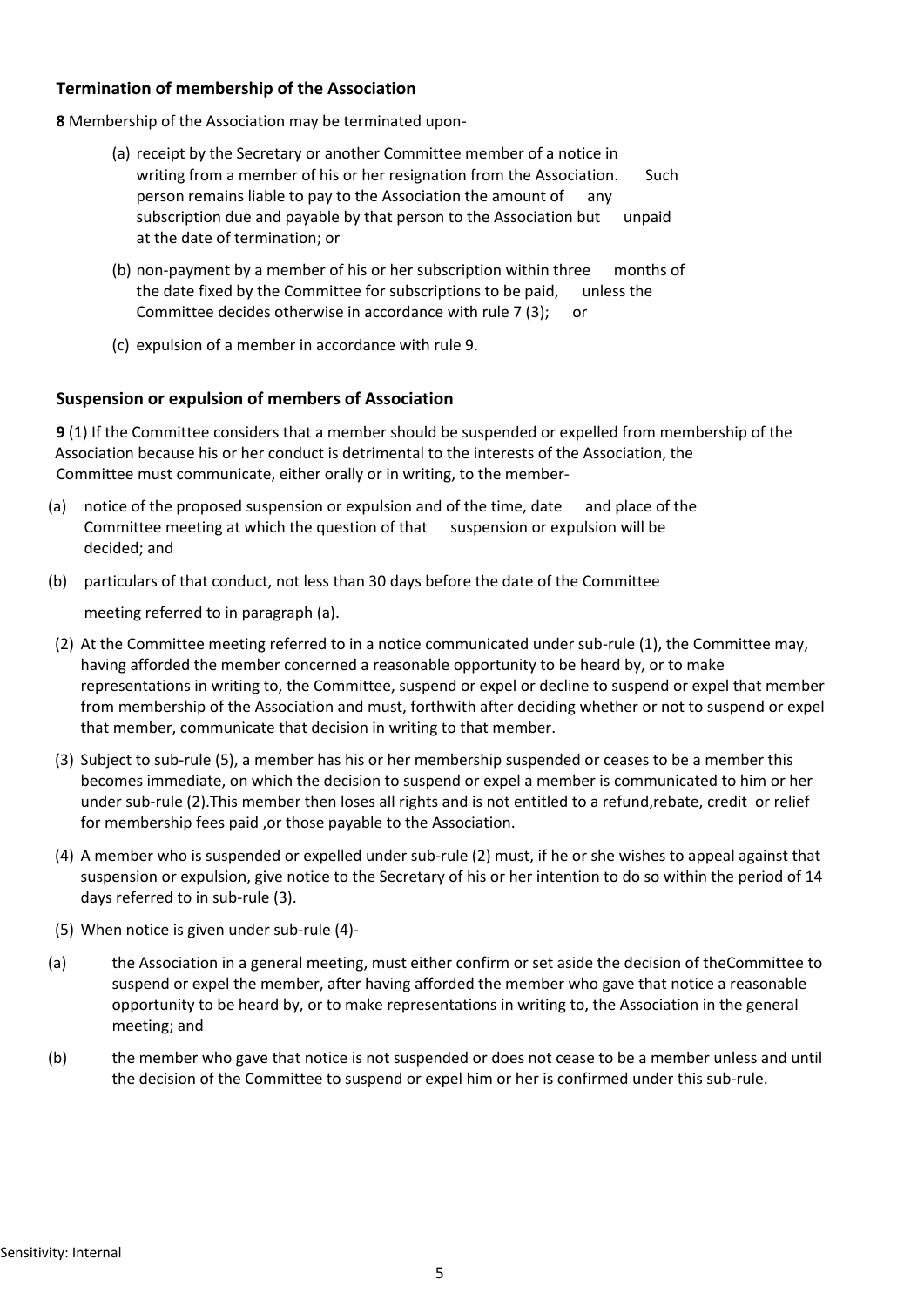#### **Committee of Management**

**10** (1) Subject to sub-rule (9), the affairs of the Association will be managed exclusively by a Committee of Management consisting of-

- (a) a President
- (b) a Vice-President
- (c) a Secretary;
- (d) a Treasurer; and
- (e) not less than **\_2\_**other persons, all of whom must be members of the Association.
- (2) Committee members must be elected to membership of the Committee at an annual general meeting or appointed under sub-rule (8).
- (3) Subject to sub-rule (8), a Committee member's term will be from his or her election at an annual general meeting until the election referred to in sub-rule (2) at the next annual general meeting after his or her election, but he or she is eligible for re-election to membership of the Committee.
- (4) Except for nominees under sub-rule (7), a person is not eligible for election to membership of the Committee unless a member has nominated him or her for election by delivering notice in writing of that nomination, signed by(a) the nominator; and

(b) the nominee to signify his or her willingness to stand for election,

to the Secretary not less than 7 days before the day on which the annual general meeting concerned is to be held.

(5) A person who is eligible for election or re-election under this rule may (a) propose or second himself or

herself for election or re-election; and (b) vote for himself or herself.

- (6) If the number of persons nominated in accordance with sub-rule (4) for election to membership of the Committee does not exceed the number of vacancies in that membership to be filled-
	- (a) the Secretary must report accordingly to; and
	- (b) the President must declare those persons to be duly elected as members of the Committee at,

the annual general meeting concerned.

- (7) If vacancies remain on the Committee after the declaration under sub-rule (6), additional nominations of Committee members may be accepted from the floor of the annual general meeting. If such nominations from the floor do not exceed the number of vacancies the President n must declare those persons to be duly elected as members of Committee. Where the number of nominations from the floor exceeds the remaining number of vacancies on the Committee, elections for those positions must be conducted.
- (8) If a vacancy remains on the Committee after the application of sub-rule (7), or when a casual vacancy within the meaning of rule 14 occurs in the membership of the Committee-
	- (a) the Committee may appoint a member to fill that vacancy; and
	- (b) a member appointed under this sub-rule will
		- (i) hold office until the election referred to in sub-rule (2); and

(ii)be eligible for election to membership of the Committee, at the next

following annual general meeting.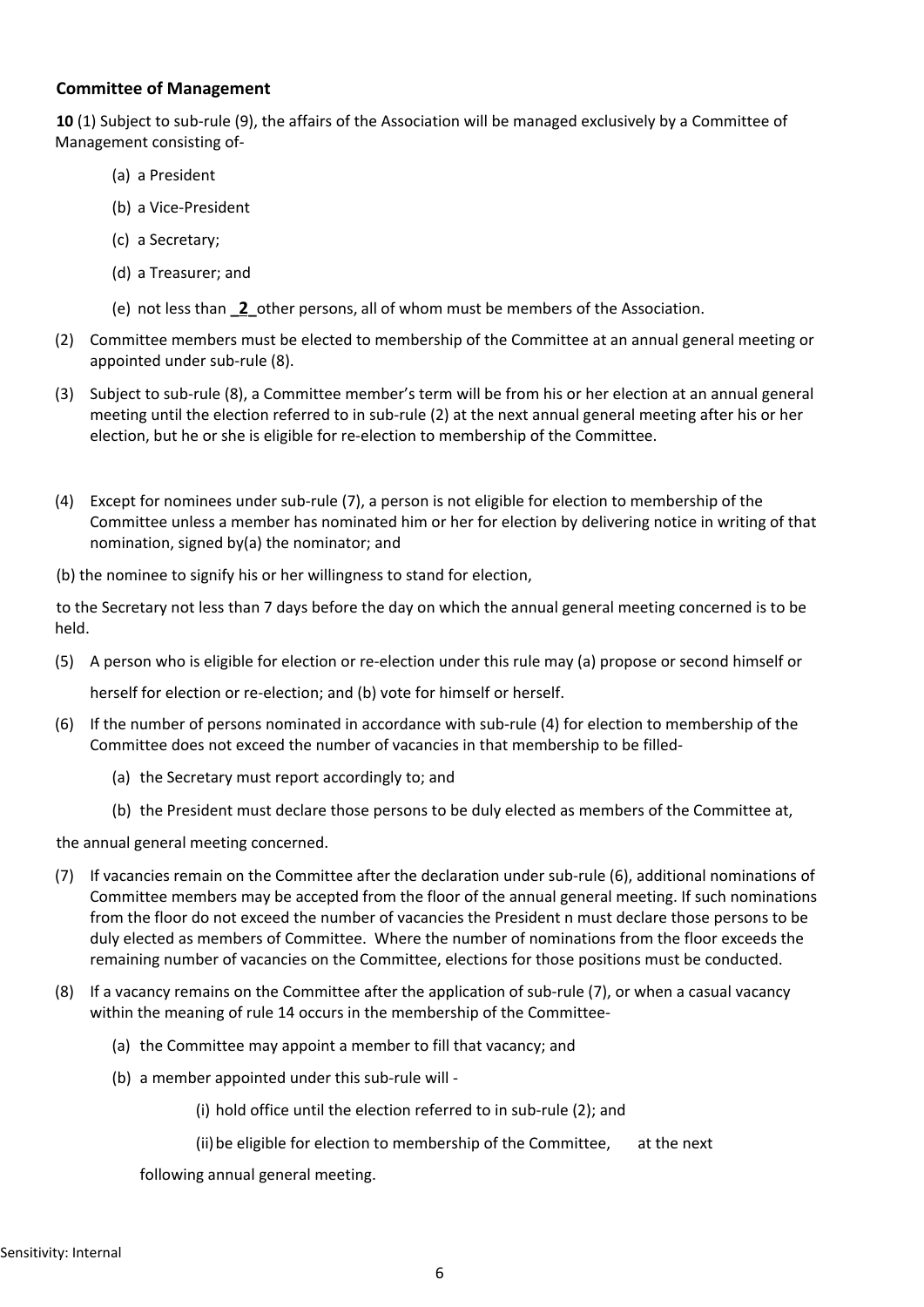- (9) The Committee may delegate, in writing, to one to more sub-committees (consisting of such member or members of the association as the Committee thinks fit) the exercise of such functions of the Committee as are specified in the delegation other than-
	- (a) the power of delegation; and
	- (b) a function which is a duty imposed on the Committee by the Act or any other law.
- (10) Any delegation under sub-rule (9) may be subject to such conditions and limitations as to the exercise of that function or as to time and circumstances as are specified in the written delegation and the Committee may continue to exercise any function delegated.
- (11) The Committee may, in writing, revoke wholly or in part any delegation under sub-rule (9).

#### **President and VicePresident**

- **11** (1) Subject to this rule, the President must preside at all general meetings and Committee meetings.
- (2) In the event of the absence from a general meeting of-
	- (a) the President, the Vice-President; or
	- (b) both the President and the Vice-President a member elected by the other members present at the general meeting,

must preside at the general meeting.

- (3) In the event of the absence from a Committee meeting of-
	- (a) the President , the Vice-President; or
	- (b) both the President n and the Vice-President , a Committee member elected by the other Committee members present at the Committee meeting, must preside at the Committee meeting.

#### **Secretary**

**12** The Secretary must-

- (a) co-ordinate the correspondence of the Association;
- (b) keep full and correct minutes of the proceedings of the Committee and of the Association;
- (c) comply on behalf of the Association with-
	- (i) section 27 of the Act with respect to the register of members of the Association, as referred to in rule 6;
	- (ii) section 28 of the Act by keeping and maintaining in an up to date condition the rules of the Association and, upon the request of a member of the Association, must make available those rules for the inspection of the member and the member may make a copy of or take an extract from the rules but will have no right to remove the rules for that purpose; and
	- (iii) section 29 of the Act by maintaining a record of -
- (A) the names and residential or postal addresses of the persons who hold the offices of the Association provided for by these rules, including all offices held by the persons who constitute the Committee and persons who are authorised to use the common seal of the Association under rule 22; and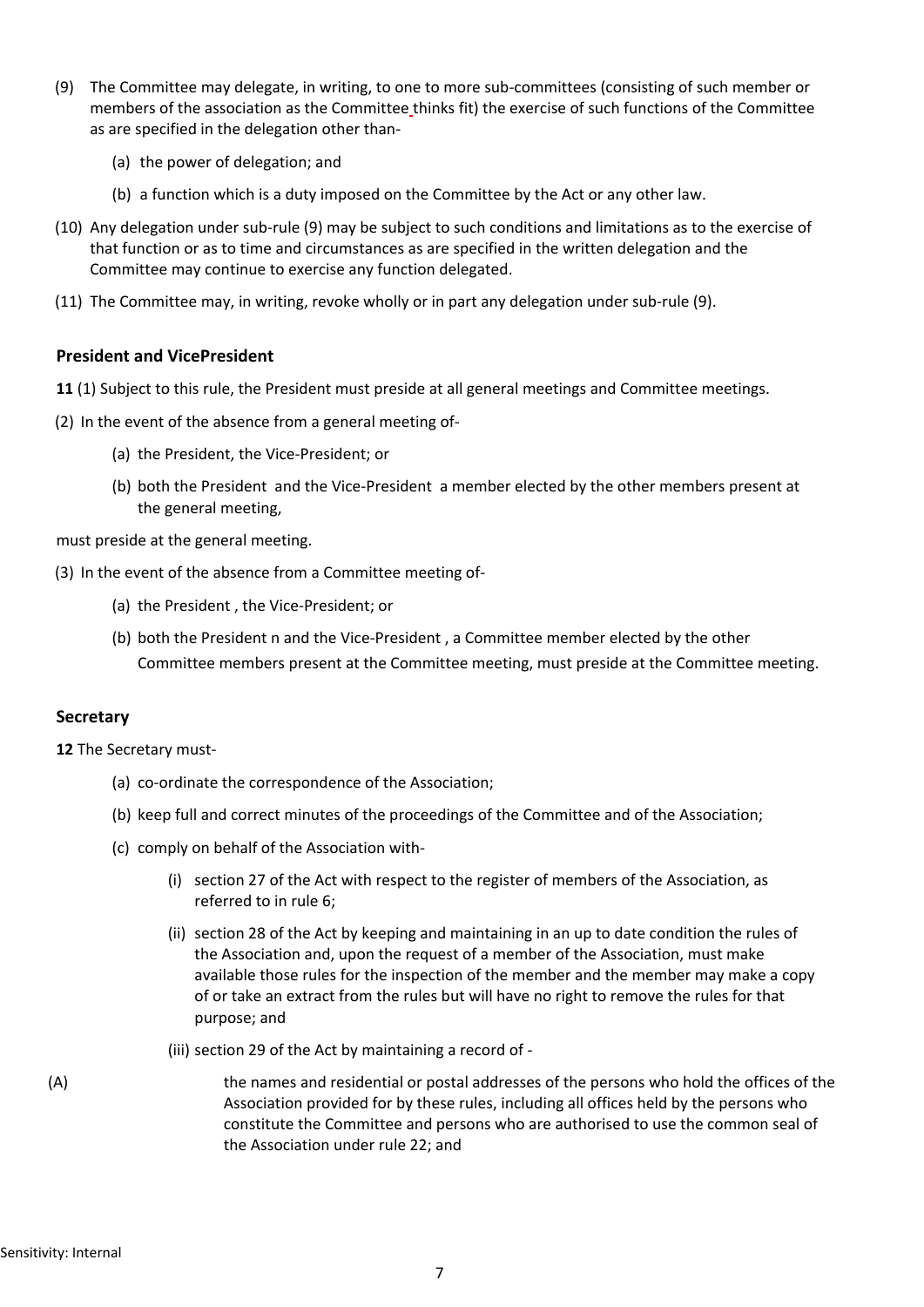- (B) the names and residential or postal addresses of any persons who are appointed or act as trustees on behalf of the Association,
	- and the Secretary must, upon the request of a member of the Association, make available the record for the inspection of the member and the member may make a copy of or take an extract from the record but will have no right to remove the record for that purpose;
		- (d) unless the members resolve otherwise at a general meeting, have custody of all books, documents, records and registers of the Association, including those referred to in paragraph (c) but other than those required by rule 13 to be kept and maintained by, or in the custody of, the Treasurer; and
		- (e) perform such other duties as are imposed by these rules on the Secretary.

## **Treasurer**

**13** The Treasurer must-

(a) be responsible for the receipt of all moneys paid to or received by, or by him or her on behalf of, the Association and must issue receipts for those moneys in the name of the Association;

(b) pay all moneys referred to in paragraph (a) into such account or accounts of the Association as the Committee may from time to time direct;

- (c) make payments from the funds of the Association with the authority of a general meeting or of the Committee and in so doing ensure that all cheques are signed by himself or herself and at least one other authorised Committee member, or by any two others as are authorised by the Committee;
- (d) comply on behalf of the Association with sections 25 and 26 of the Act with respect to the accounting records of the Association by-
- (i) keeping such accounting records as correctly record and explain the financial transactions and financial position of the Association;
- (ii) keeping its accounting records in such manner as will enable true and fair accounts of the Association to be prepared from time to time;
- (iii) keeping its accounting records in such manner as will enable true and fair accounts of the Association to be conveniently and properly audited; and
- (iv) submitting to members at each annual general meeting of the Association accounts of the Association showing the financial position of the Association at the end of the immediately preceding financial year.
	- (e) whenever directed to do so by the President , submit to the Committee a report, balance sheet or financial statement in accordance with that direction;
	- (f) unless the members resolve otherwise at a general meeting, have custody of all securities, books and documents of a financial nature and accounting records of the Association, including those referred to in paragraphs (d) and (e); and
	- (g) perform such other duties as are imposed by these rules on the Treasurer.

## **Casual vacancies in membership of Committee**

**14** A casual vacancy occurs in the office of a Committee member and that office becomes vacant if the Committee member-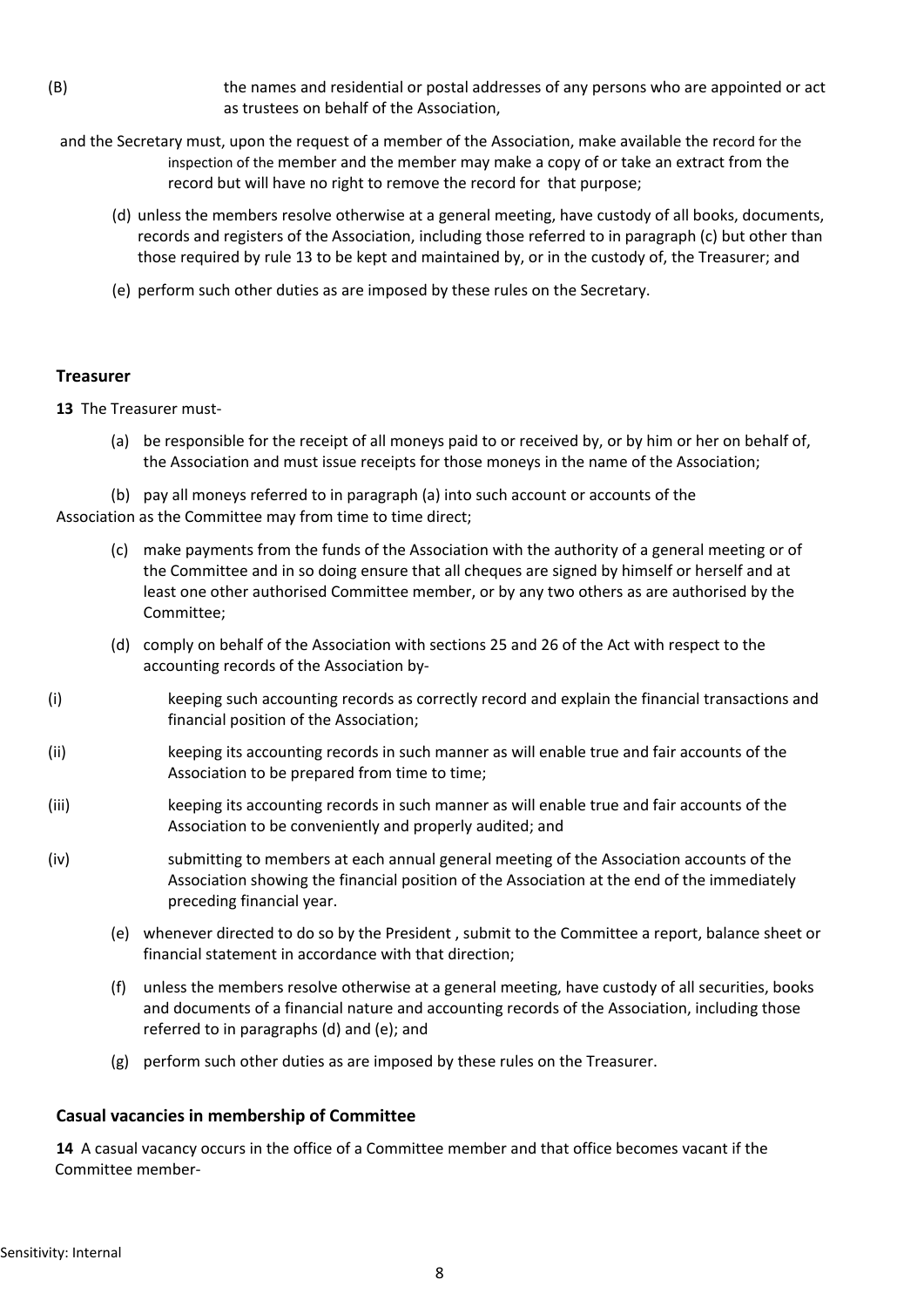- (a) dies;
- (b) resigns by notice in writing delivered to the President or, if the Committee member is the President, to the Vice-President and that resignation is accepted by resolution of the Committee;
- (c) is convicted of an offence under the Act;
- (d) is permanently incapacitated by mental or physical ill-health;(e) is absent from more than-
	- (i) 3 consecutive Committee meetings; or
	- (ii)3 Committee meetings in the same financial year without tendering an apology to the person presiding at each of those Committee meetings;
- of which meetings the member received notice, and the Committee has resolved to declare the office vacant;
	- (f) ceases to be a member of the Association; or
	- (g)is the subject of a resolution passed by a general meeting of members terminating his or her appointment as a Committee member.

#### **Proceedings of Committee**

**15** (1) The Committee must meet together for the dispatch of business not less than **twice (2)** in each year and the President , or at least half the members of the Committee, may at any time convene a meeting of the Committee.

- (2) Each Committee member has a deliberative vote.
- (3) A question arising at a Committee meeting must be decided by a majority of votes, but, if there no majority, the person presiding at the Committee meeting will have a casting vote in addition to his or her deliberative vote.
- (4) At a Committee meeting **\_\_4\_\_**Committee members constitute a quorum.
- (5) Subject to these rules, the procedure and order of business to be followed at a Committee meeting must

be determined by the Committee members present at the Committee meeting.

(6) As required under sections 21 and 22 of the Act, a Committee member having any direct or indirect pecuniary interest in a contract, or proposed contract, made by, or in the contemplation of, the Committee (except if that pecuniary interest exists only by virtue of the fact that the member of the

Committee is a member of a class of persons for whose benefit the Association is established), must-

- (a) as soon as he or she becomes aware of that interest, disclose the nature and extent of his or her interest to the Committee; and
- (b) not take part in any deliberations or decision of the Committee with respect to that contract.
- (7) Sub-rule (6) (a) does not apply with respect to a pecuniary interest that exists only by virtue of the fact that the member of the Committee is an employee of the Association.
- (8) The Secretary must cause every disclosure made under sub-rule (6) (a) by a member of the Committee to be recorded in the minutes of the meeting of the Committee at which it is made.

#### **General meetings**

**16** (1) The Committee-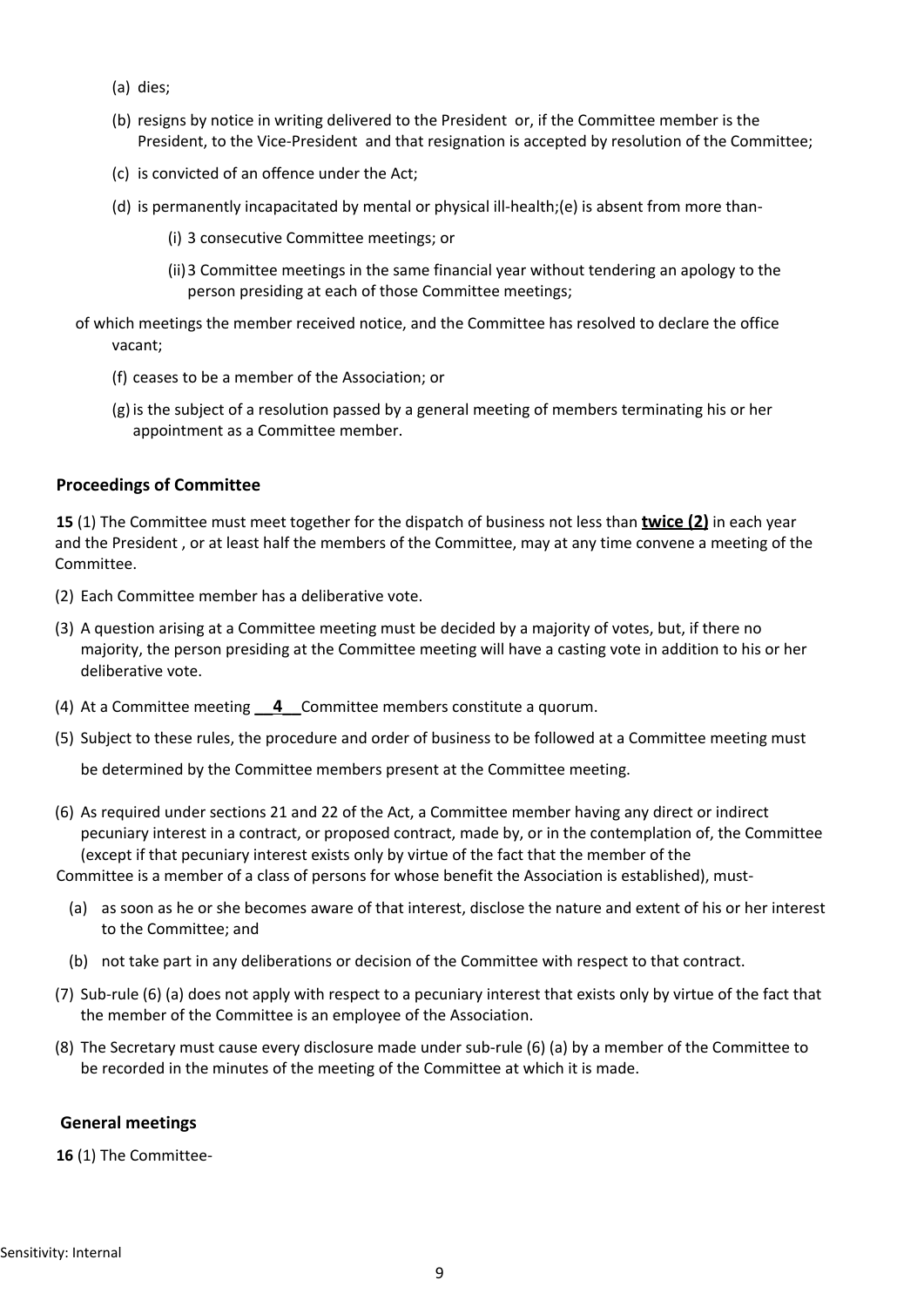- (a) may at any time convene a special general meeting;
- (b) must convene annual general meetings within the time limits provided for the holding of such meetings by section 23 of the Act, that is, in every calendar year within 4 months after the end of the Association's financial year or such longer period as may in a particular case be allowed by the Commissioner, except for the first annual general meeting which may be held at any time within 18 months after incorporation; and (c) must, within 30 days of-
- (i) receiving a request in writing to do so from not less than **\_50\_**members, convene a special general meeting for the purpose specified in that request; or
- (ii) the Secretary receiving a notice under rule 9 (4), convene a general meeting to deal with the appeal to which that notice relates.
- (d) must, after receiving a notice under rule 5 (4), convene a general meeting, no later than the next annual general meeting, at which the appeal referred to in the notice will be dealt with. Failing that, the applicant is entitled to address the Association at that next annual general meeting in relation to the Committee's rejection of his or her application and the Association at that meeting must confirm or set aside the decision of the Committee.
- (2) The members making a request referred to in sub-rule (1) (c) (i) must-
	- (a) state in that request the purpose for which the special general meeting concerned is required; and (b) sign that request.
- (3) If a special general meeting is not convened within the relevant period of 30 days referred to-
	- (a) in sub-rule (1) (c) (i), the members who made the request concerned may themselves convene a special general meeting as if they were the Committee; or
	- (b) in sub-rule (1) (c) (ii), the member who gave the notice concerned may him or herself convene a special general meeting as if he or she were the Committee.
- (4) When a special general meeting is convened under sub-rule (3) (a) or (b) the Association must pay the reasonable expenses of convening and holding the special general meeting.
- (5) Subject to sub-rule (7), the Secretary must give to all members not less than 14 days notice of a special general meeting and that notice must specify-
	- (a) when and where the general meeting concerned is to be held; and
	- (b) particulars of the business to be transacted at the general meeting concerned and of the order in which that business is to be transacted.
- (6) Subject to sub-rule (7), the Secretary must give to all members not less than 21 days notice of an annual general meeting and that notice must specify-
	- (a) when and where the annual general meeting is to be held;
	- (b) the particulars and order in which business is to be transacted, as follows-
		- (i) first, the consideration of the accounts and reports of the Committee;
		- (ii)second, the election of Committee members to replace outgoing Committee members; and
		- (iii) third, any other business requiring consideration by the Association at the general meeting.
- (7) A special resolution may be moved either at a special general meeting or at an annual general meeting, however the Secretary must give to all members not less than 21 days notice of the meeting at which a special resolution is to be proposed. In addition to those matters specified in sub-rule (5) or (6), as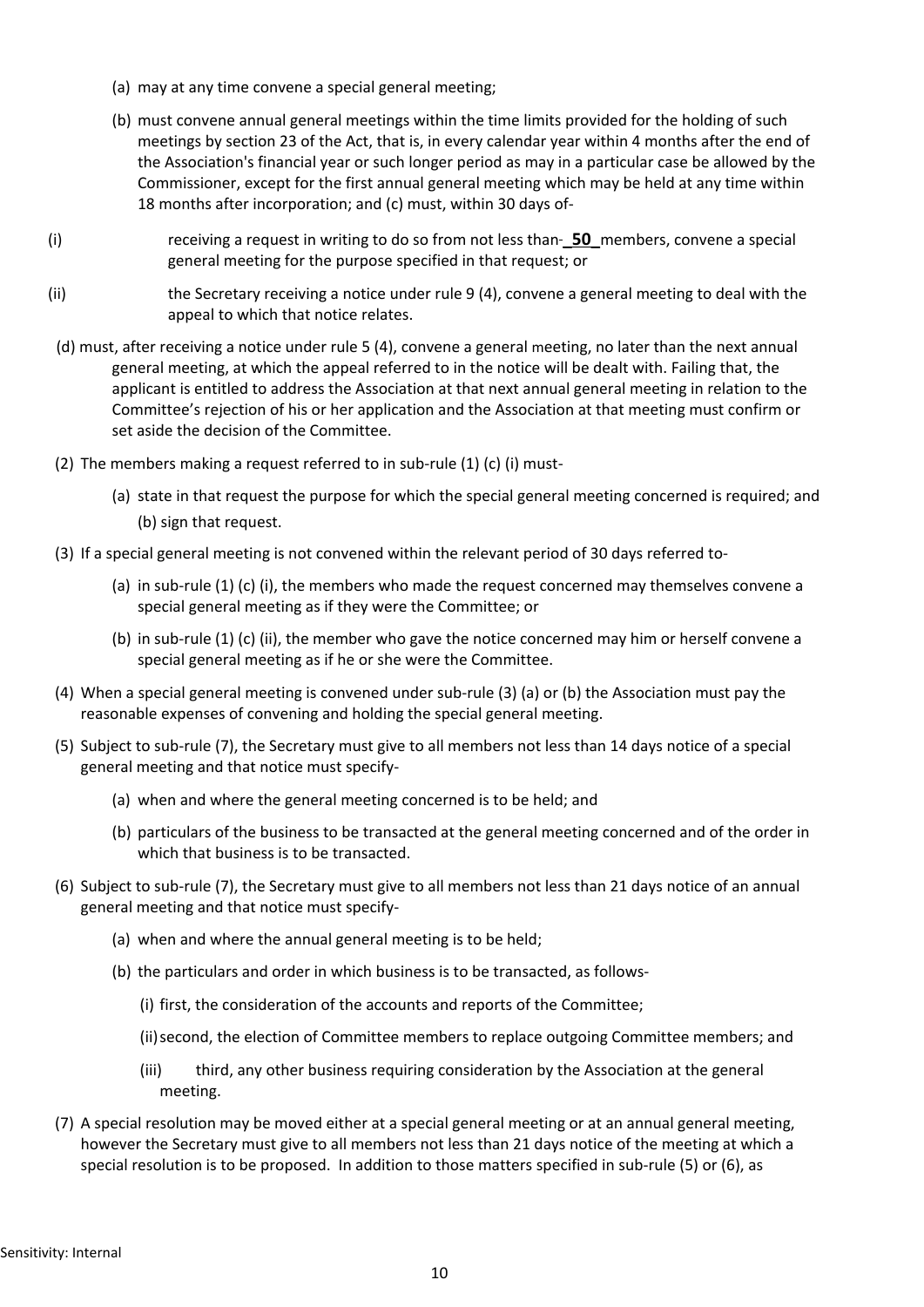relevant, the notice must also include the resolution to be proposed and the intention to propose the resolution as a special resolution.

- (8) The Secretary must give a notice under sub-rule (5), (6) or (7) by-
	- (a) serving it on a member personally; or
	- (b) sending it by post to a member at the address of the member appearing in the register of members kept and maintained under rule 6; (c) sending it by electronic means.
- (9) When a notice is sent by post under sub-rule (8) (b), sending of the notice will be deemed to be properly effected if the notice is sufficiently addressed and posted to the member concerned by ordinary prepaid mail.

## **Quorum and proceedings at general meetings**

- **17** (1) At a general meeting **\_15\_** members present in person constitute a quorum.
- (2) If within 30 minutes after the time specified for the holding of a general meeting in a notice given under rule 16 (5) or (6)-
- (a) as a result of a request or notice referred to in rule 16 (1) (c) or as a result of action taken under rule 16 (3) a quorum is not present, the general meeting lapses; or
- (b) otherwise than as a result of a request, notice or action referred to in paragraph (a), the general meeting stands adjourned to the same time on the same day in the following week and to the same venue.
- (3) If within 30 minutes of the time appointed by sub-rule (2) (b) for the resumption of an adjourned general meeting a quorum is not present, the members who are present in person or by proxy may nevertheless proceed with the business of that general meeting as if a quorum were present.
- (4) The President may, with the consent of a general meeting at which a quorum is present, and must, if so directed by such a general meeting, adjourn that general meeting from time to time and from place to place.
- (5) There must not be transacted at an adjourned general meeting any business other than business left unfinished or on the agenda at the time when the general meeting was adjourned.
- (6) When a general meeting is adjourned for a period of 30 days or more, the Secretary must give notice under rule 16 of the adjourned general meeting as if that general meeting were a fresh general meeting.
- (7) At a general meeting-
- (a) an ordinary resolution put to the vote will be decided by a majority of votes cast on a show of hands, subject to sub-rule (9); and
- (b) a special resolution put to the vote will be decided in accordance with section 24 of the Act as defined in rule 2, and, if a poll is demanded, in accordance with sub-rules (9) and (11).
- (8) A declaration by the President of a general meeting that a resolution has been passed as an ordinary resolution at the meeting will be evidence of that fact unless, during the general meeting at which the resolution is submitted, a poll is demanded in accordance with sub-rule (9).
- (9) At a general meeting, a poll may be demanded by the President or by three or more members present in person or by proxy and, if so demanded, must be taken in such manner as the President directs.
- (10) If a poll is demanded and taken under sub-rule (9) in respect of an ordinary resolution, a declaration by the President of the result of the poll is evidence of the matter so declared.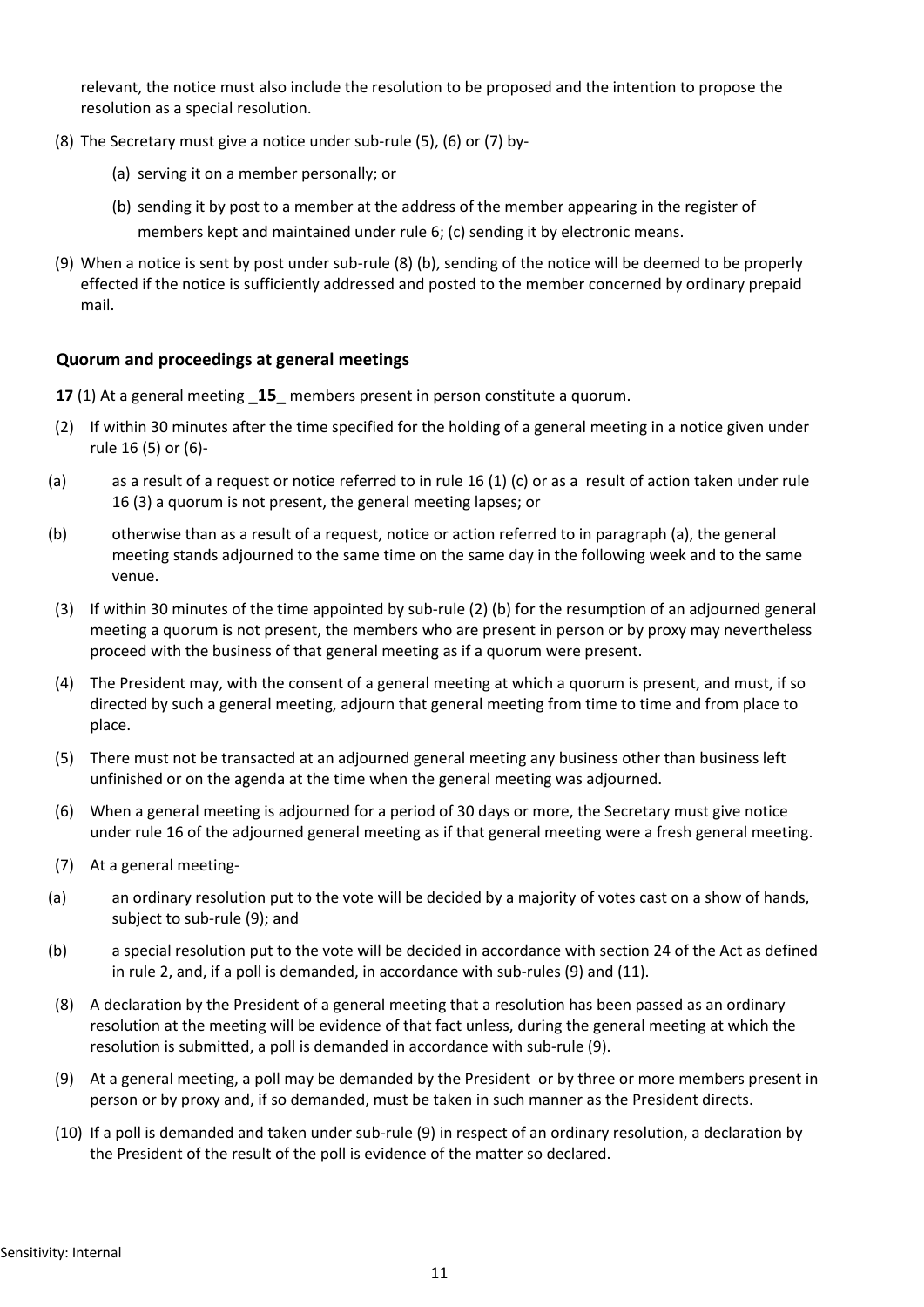(11) A poll demanded under sub-rule (9) must be taken immediately on that demand being made.

# **Minutes of meetings of Association**

**18** (1) The Secretary must cause proper minutes of all proceedings of all general meetings and Committee meetings to be taken and then to be entered within 30 days after the holding of each general meeting or Committee meeting, as the case requires, in a minute book kept for that purpose.

(2) The President must ensure that the minutes taken of a general meeting or Committee meeting under sub-rule (1) are checked and signed as correct by the President of the general meeting or Committee meeting to which those minutes relate or by the President of the next succeeding general meeting or Committee meeting, as the case requires.

(3) When minutes have been entered and signed as correct under this rule, they are, until the contrary is proved, evidence that-

- (a) the general meeting or Committee meeting to which they relate (in this sub-rule called "the meeting") was duly convened and held;
- (b) all proceedings recorded as having taken place at the meeting did in fact take place at the meeting; and
- (c) all appointments or elections purporting to have been made at the meeting have been validly made.

# **Voting rights of members of Association**

**19** (1) Subject to these rules, each member present in person or by proxy at a general meeting is entitled to a deliberative vote.

(2) A member which is a body corporate may appoint in writing a natural person, whether or not he or she is a member, to represent it at a particular general meeting or at all general meetings.

(3) An appointment made under sub-rule (2) must be made by a resolution of the board or other governing body of the body corporate concerned-

(a) which resolution is authenticated under the common seal of that body corporate; and (b) a copy of

which resolution is lodged with the Secretary.

(4) A person appointed under sub-rule (2) to represent a member which is a body corporate is deemed for all purposes to be a member until that appointment is revoked by the body corporate or, in the case of an appointment in respect of a particular general meeting, which appointment is not so revoked, the conclusion of that general meeting.

## **Proxies of members of Association**

**20** A member (in this rule called "the appointing member") may appoint in writing another member who is a natural person to be the proxy of the appointing member and to attend, and vote on behalf of the appointing member at, any general meeting.

## **Rules of Association**

**21** (1) The Association may alter or rescind these rules, or make rules additional to these rules, in accordance with the procedure set out in sections 17, 18 and 19 of the Act, which is as follows-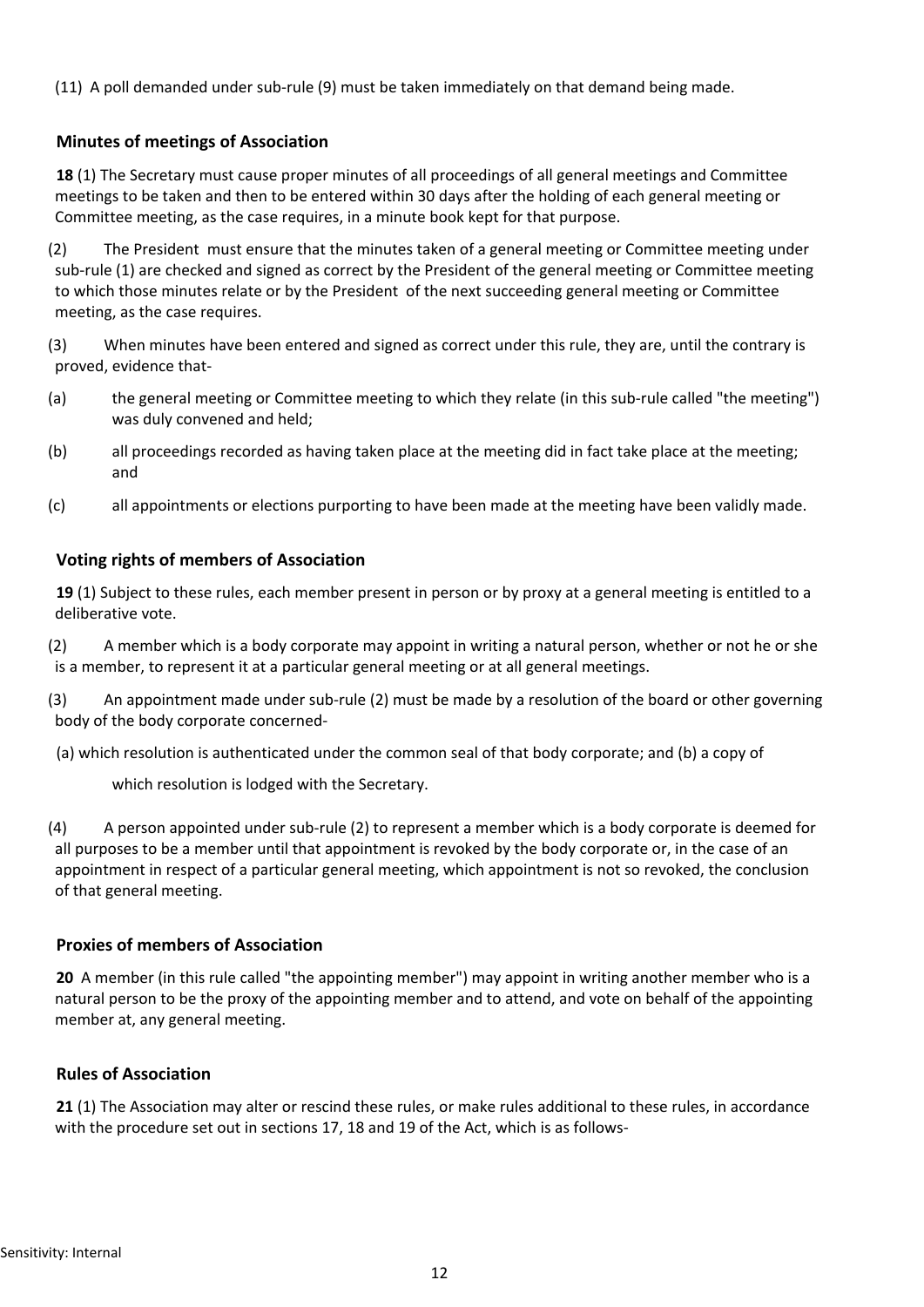- (a) Subject to sub-rule (1) (d) and (1) (e), the Association may alter its rules by special resolution but not otherwise;
- (b) Within one month of the passing of a special resolution altering its rules, or such further time as the Commissioner may in a particular case allow (on written application by the Association), the Association must lodge with the Commissioner notice of the special resolution setting out particulars of the alteration together with a certificate given by a member of the Committee certifying that the resolution was duly passed as a special resolution and that the rules of the Association as so altered conform to the requirements of this Act;
- (c) An alteration of the rules of the Association does not take effect until sub-rule (1) (b) is complied with;
- (d) An alteration of the rules of the Association having effect to change the name of the association does not take effect until sub-rules (1) (a) to (1) (c) are complied with and the approval of the Commissioner is given to the change of name;
- (e) An alteration of the rules of the Association having effect to alter the objects or purposes of the association does not take effect until sub-rules (1) (a) to (1) (c) are complied with and the approval of the Commissioner is given to the alteration of the objects or purposes.

(2) These rules bind every member and the Association to the same extent as if every member and the Association had signed and sealed these rules and agreed to be bound by all their provisions.

## **Common seal of Association**

**22** (1) The Association must have a common seal on which its corporate name appears in legible characters.

(2) The common seal of the Association must not be used without the express authority of the Committee and every use of that common seal must be recorded in the minute book referred to in rule 18.

(3) The affixing of the common seal of the Association must be witnessed by any two of the President, the Secretary and the Treasurer.

(4) The common seal of the Association must be kept in the custody of the Secretary or of such other person as the Committee from time to time decides.

## **Inspection of records, etc. of Association**

**23** A member may at any reasonable time inspect without charge the books, documents, records and securities of the Association.

## **Disputes and mediation**

**24** (1) The grievance procedure means the procedure set out in this rule applies to disputes under these rules between- party to a dispute includes person:

- who is party to the dispute and
- who ceases to be a member within 6 months before the dispute has come to the attention of each party to the dispute.

For te purposes of Rules 17, 18 the term "this Division" relates to rules 19- 21

- (a) a member and another member; or
- (b) a member and the Association; or